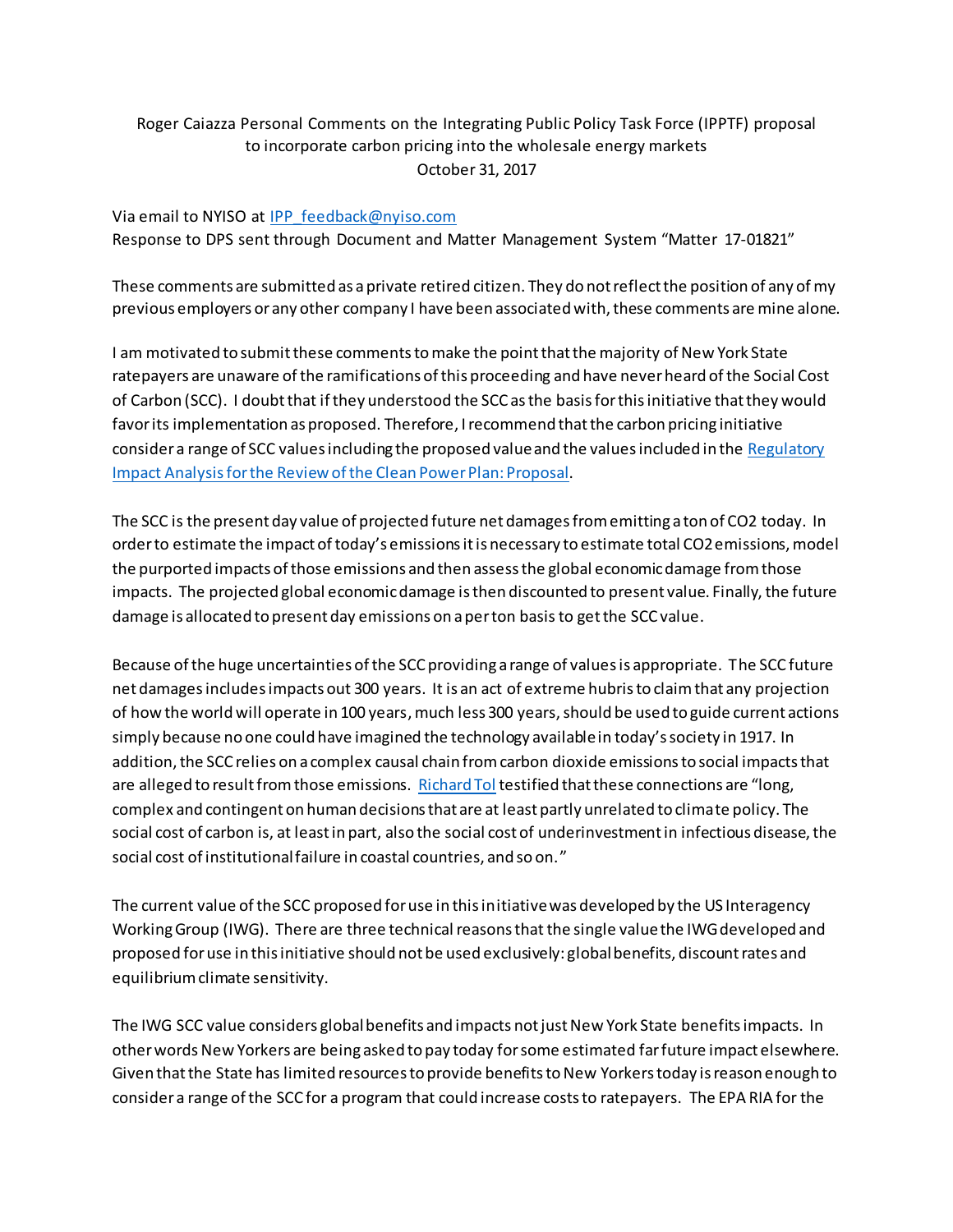revised Clean Power Plan includes a domestic rather than international social cost of carbon value. Putting aside for the moment the question whether a New York only policy should only consider benefits to New Yorkers, it nonetheless seems obvious that the policy should at least limit benefits to the United Statesin any calculation on the value of the program to New Yorkers.

The IWG SCC value did not follow Office of Management Budget Circular A-4 guidance that states that regulatory analyses "should provide estimates of net benefits using both 3 percent and 7 percent." The 7 percent rate isintended to represent the average before-tax rate of return to private capital in the U.S. economy. The 3 percent rate is intended to reflect the rate at which society discounts future consumption, which is particularly relevant if a regulation is expected to affect private consumption directly. The EPA RIA for the revised Clean Power Plan follows this guidance by presenting estimates based on both 3 and 7 percent discount rates in the main analysis.

Equilibrium climate sensitivity (ECS) is the expected change in temperature when the atmospheric CO2 concentration doubles. The costs of this warming are dominated by the higher possible values of the ECS. The ultimate problem is that the IWG did not use the most recent values of the ECS for the value that the price of carbon initiative proposes to use. On July 23, 2015, Patrick Michaels presented relevan[t](http://docs.house.gov/meetings/II/II00/20150722/103843/HHRG-114-II00-Wstate-MichaelsP-20150722.pdf) [testimony](http://docs.house.gov/meetings/II/II00/20150722/103843/HHRG-114-II00-Wstate-MichaelsP-20150722.pdf) to the House Committee on Natural Resources. Excerpts:

"In May 2013, the Interagency Working Group produced an updated SCC value by incorporating revisions to the underlying three Integrated Assessment Models (IAMs) used by the IWG in its initial 2010 SCC determination. But, at that time, the IWG did not update the equilibrium climate sensitivity (ECS) employed in the IAMs. This was not done, despite there having been, since January 1, 2011, at least 14 new studies and 20 experiments (involving more than 45 researchers) examining the ECS, each lowering the best estimate and tightening the error distribution about that estimate. Instead, the IWG wrote in its 2013 report: "It does not revisit other interagency modeling decisions (e.g., with regard to the discount rate, reference case socioeconomic and emission scenarios, or equilibrium climate sensitivity)."

"Clearly, the IWG's assessment of the low end of the probability density function that best describes the current level of scientific understanding of the climate sensitivity is incorre ct and indefensible. But even more influential in the SCC determination is the upper bound (i.e., 95th percentile) of the ECS probability distribution. Apart from not even being consistent with the AR4, now, more than five years hence, the scientific literature tells a completely different story. And this is very significant and important difference because the high end of the ECS distribution has a large impact on the SCC determination—a fact frequently commented on by the IWG2010."

Dr. [Judith Curry has prepared a table](https://judithcurry.com/2015/10/05/on-trial-social-cost-of-carbon/) of different values of the ECS that illustrates the relative impacts of the indefensible cherry picking of a value that suited the agenda of the IWG rather than a more recent value.